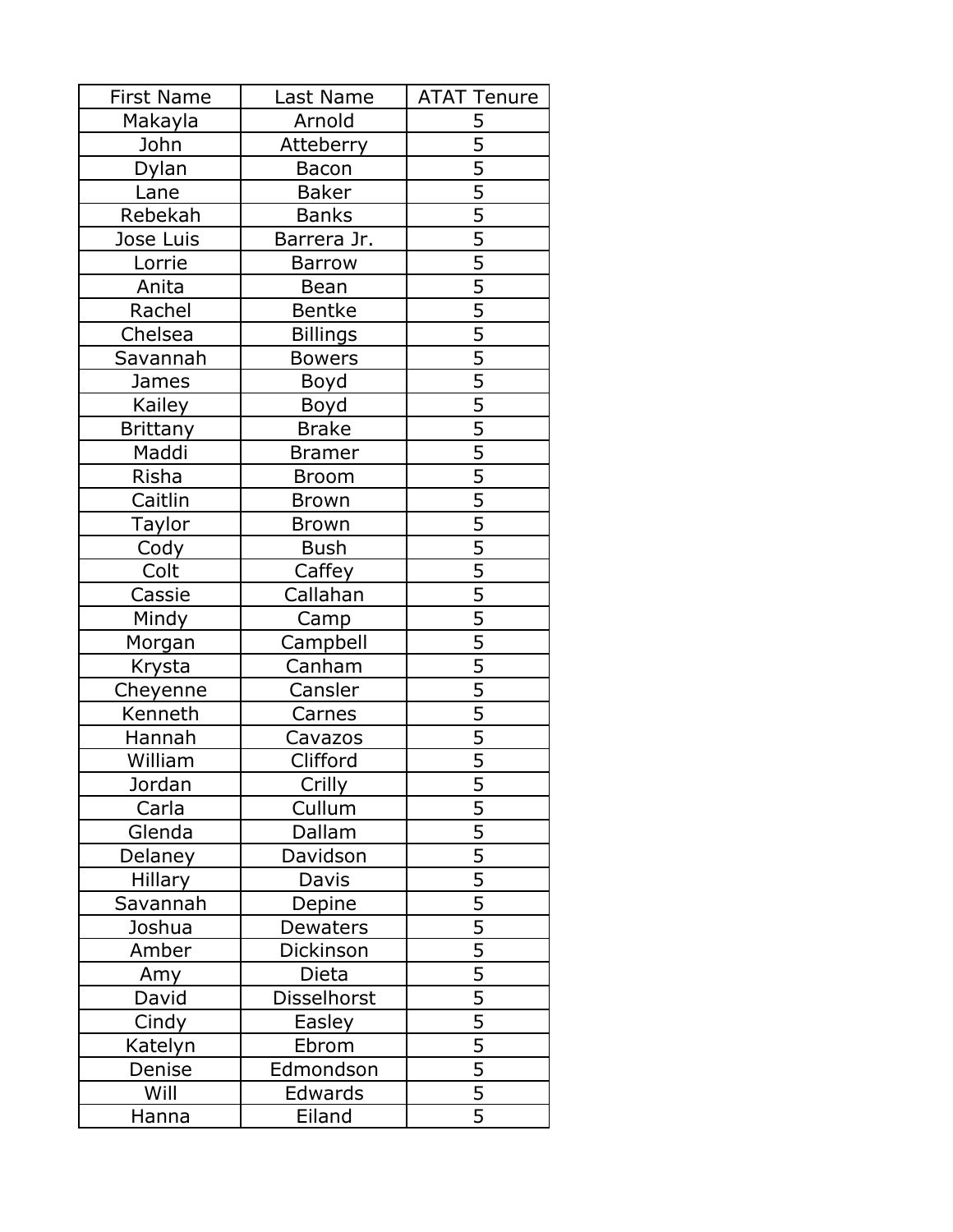| <b>First Name</b> | Last Name      | <b>ATAT Tenure</b> |
|-------------------|----------------|--------------------|
| Maurisio          | Elizondo       | 5                  |
| <b>Brittany</b>   | Esparza        | $\overline{5}$     |
| Rachel            | Feinberg       | $\overline{5}$     |
| Tina              | <b>Finney</b>  | $\overline{5}$     |
| <b>Sixto</b>      | <b>Flores</b>  | $\frac{5}{5}$      |
| Lauren            | Foster         |                    |
| Kristie           | Garrett        | $\overline{5}$     |
| Jacob             | Gernentz       | $\overline{5}$     |
| <b>Bridgette</b>  | Granado        | $\overline{5}$     |
| Abigail           | Grider         |                    |
| Sean              | Griffin        |                    |
| Austin            | Griffin        | $\frac{5}{5}$      |
| Cassandra         | Griffis        | $\overline{5}$     |
| Megan             | Guerrero       | $\overline{5}$     |
| Shelby            | Hale           | $\overline{5}$     |
| Allison           | Hall           | $\overline{5}$     |
| Nathan            | Hammack        | $\overline{5}$     |
| Corey             | Hammond        | $\overline{5}$     |
| Corey             | Hammond        | $\overline{5}$     |
| Zachary           | Hanna          | $\overline{5}$     |
| Sabrina           | Harris         |                    |
| Lea Ann           | <b>Hayes</b>   | $\frac{5}{5}$      |
| Amy               | Heiney         |                    |
| Heather           | Henson         | $\frac{5}{5}$      |
| Sydney            | Hines          |                    |
| William           | Hinkle         | $\overline{5}$     |
| Agustin           | Hinojosa       | $\overline{5}$     |
| Augustus          | Holbein        | $\overline{5}$     |
| Charles           | Holloway       | 5                  |
| Lauren            | Holloway       |                    |
| Elizabeth         | Howe           | $\frac{5}{5}$      |
| Melani            | Howell         | $\overline{5}$     |
| Slatyr            | Hunnicutt      |                    |
| Mary Alice        | Hyde           | $\frac{5}{5}$      |
| Donnie            | Jackson        |                    |
| Kaitlyn           | Jackson        |                    |
| Megan             | James          | $\frac{5}{5}$      |
| Kevin             | Kaase          | $\overline{5}$     |
| Jordan            | Kaminski       | $\overline{5}$     |
| Krysti            | Kelley         | $\overline{5}$     |
| Jennifer          | <b>Kiggins</b> |                    |
| Morgan            | Kizziah        | $\frac{5}{5}$      |
| Jennifer          | Kolar          | $\overline{5}$     |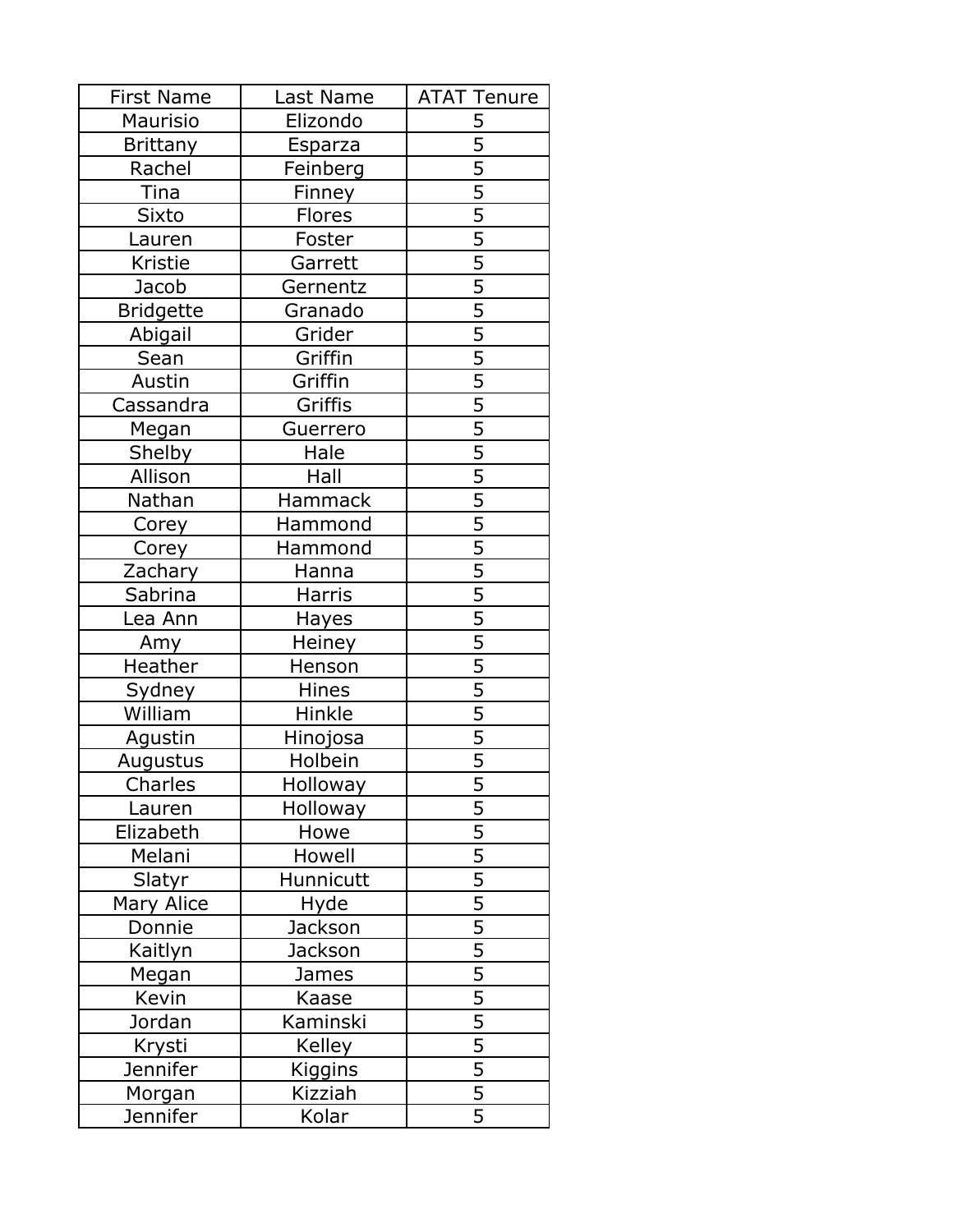| <b>First Name</b> | Last Name        | <b>ATAT Tenure</b>          |
|-------------------|------------------|-----------------------------|
| Ashlee            | <b>Krebs</b>     | 5                           |
| Austin            | Large            | $\overline{5}$              |
| Kylie             | Leachman         | $\overline{5}$              |
| Jacob             | Ledbetter        | $\overline{5}$              |
| <b>Taylor</b>     | Litzkow          | $\frac{5}{5}$               |
| Sondra            | Lohse            |                             |
| Kori              | Long             | $\overline{5}$              |
| Meagen            | Lopez            | $\overline{5}$              |
| Donnie            | Lopp             | $\overline{5}$              |
| <b>Jeffery</b>    | <b>Marburger</b> | $\frac{5}{5}$ $\frac{5}{5}$ |
| Kacie             | Marchant         |                             |
| Molly             | Maroney          |                             |
| Ashley            | Marshall         |                             |
| <b>Bonny</b>      | Martin           | $\overline{5}$              |
| Paige             | Martinez         | $\overline{5}$              |
| Tara              | McCormick        |                             |
| Sean              | McGuire          | $\frac{5}{5}$               |
| matthew           | mckinley         | $\overline{5}$              |
| Connor            | McKowen          | $\overline{5}$              |
| Derek             | McNutt           | $\overline{5}$              |
| Jason             | Menefee          |                             |
| Shaylyn           | Meyerhoff        | $\frac{5}{5}$               |
| Sarah             | Mirelez          |                             |
| William           | Mitchell         | $\frac{5}{5}$               |
| Amberly           | Moye             |                             |
| Erin              | Munoz            | $\overline{5}$              |
| Emily             | Neuman           | $\overline{5}$              |
| Dusty             | Norman           | $\overline{5}$              |
| Nicole            | <b>Nosrat</b>    | 5                           |
| Michael           | Odom             |                             |
| Harper            | Orts             | $\frac{5}{5}$               |
| Gregory           | Owen             | $\overline{5}$              |
| Leslie            | Packard          |                             |
| <u>Ryan</u>       | Perkins          | $\frac{5}{5}$               |
| Dollie            | Petrosky         |                             |
| Haley             | Phillips         | $\frac{5}{5}$               |
| Tanis             | Price            |                             |
| Kaden             | Pruit            | $\overline{5}$              |
| <b>Jessica</b>    | Ramsey           | $\overline{5}$              |
| <b>Brittany</b>   | Recer            | $\overline{5}$              |
| Shawn             | Rejcek           |                             |
| Rebecca           | Robles           | $\frac{5}{5}$               |
| Eliseo            | Rocha            | $\overline{5}$              |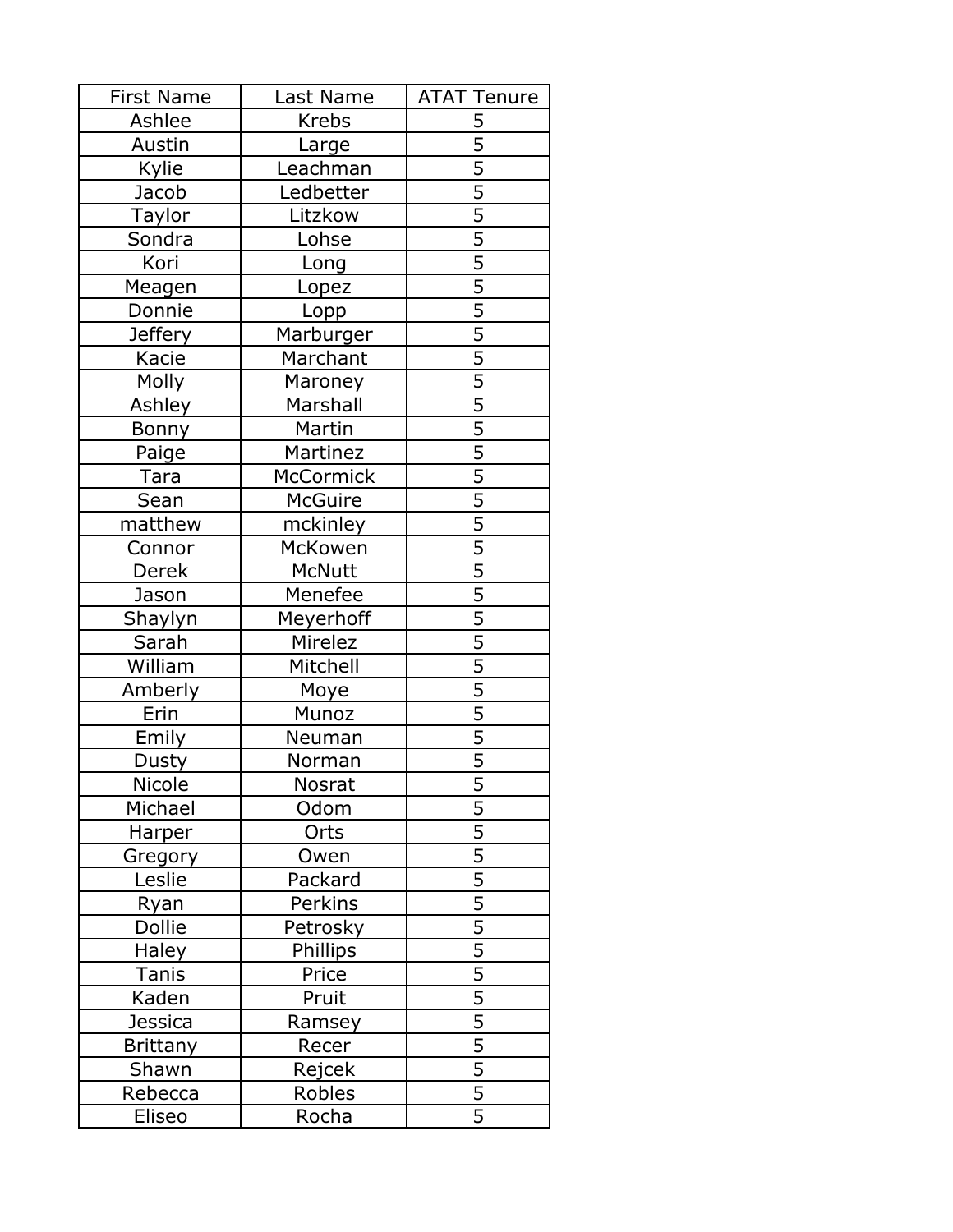| <b>First Name</b> | Last Name       | <b>ATAT Tenure</b> |
|-------------------|-----------------|--------------------|
| Rodolfo           | Rodriguez       | 5                  |
| Anna              | Roelants        | $\overline{5}$     |
| Gina              | Rogers          | $\overline{5}$     |
| JV                | <b>Sanders</b>  | $\overline{5}$     |
| Gabby             | Schexnayder     | $\frac{5}{5}$      |
| Danielle          | Schill          |                    |
| Luke              | <b>Shadix</b>   | $\overline{5}$     |
| Shannon           | Shiver          | $\overline{5}$     |
| Emily             | Sims            | $\overline{5}$     |
| Taylor            | <b>Sims</b>     | $\frac{5}{5}$      |
| Melissa           | Sisson          |                    |
| Megan             | Smith           |                    |
| Cody              | Sultenfuss      | $\overline{5}$     |
| Seth              | Sumrall         | $\overline{5}$     |
| Chelbie           | Thompson        | $\overline{5}$     |
| Darci R           | Thompson        | $\overline{5}$     |
| Mary              | <b>Thompson</b> | $\overline{5}$     |
| Tori              | Thornton        | $\overline{5}$     |
| <b>Travis</b>     | Trant           | $\overline{5}$     |
| Ben               | Trevino         | $\overline{5}$     |
| Christy           | Trussell        | $\overline{5}$     |
| Amanda            | Tryggvason      | $\overline{5}$     |
| Kelly             | Verstuyft       |                    |
| Katie             | Walcik          | $\frac{5}{5}$      |
| Megan             | Walker          |                    |
| Sean              | Warner          | $\overline{5}$     |
| Gilbert           | Watson          | $\overline{5}$     |
| To <u>mmy</u>     | Webb            | $\overline{5}$     |
| Kari              | Wells           | 5                  |
| <b>Brandon</b>    | Whitten         |                    |
| Timothy           | Wiley           | $\frac{5}{5}$      |
| Erika             | Williams        | $\overline{5}$     |
| Erin              | Wilson          | $\overline{5}$     |
| Stacee            | Winters         | $\overline{5}$     |
| Amanda            | Anderson        | 10                 |
| John              | Anderson        | 10                 |
| Mark              | <b>Bindseil</b> | 10                 |
| Tiffany           | <b>Black</b>    | 10                 |
| Cody Joe          | <b>Bonds</b>    | 10                 |
| Courtney          | <b>Boullion</b> | 10                 |
| Ashlie            | Bowen           | 10                 |
| Dennis            | <b>Bratton</b>  | 10                 |
| Kathryn           | <b>Bremer</b>   | 10                 |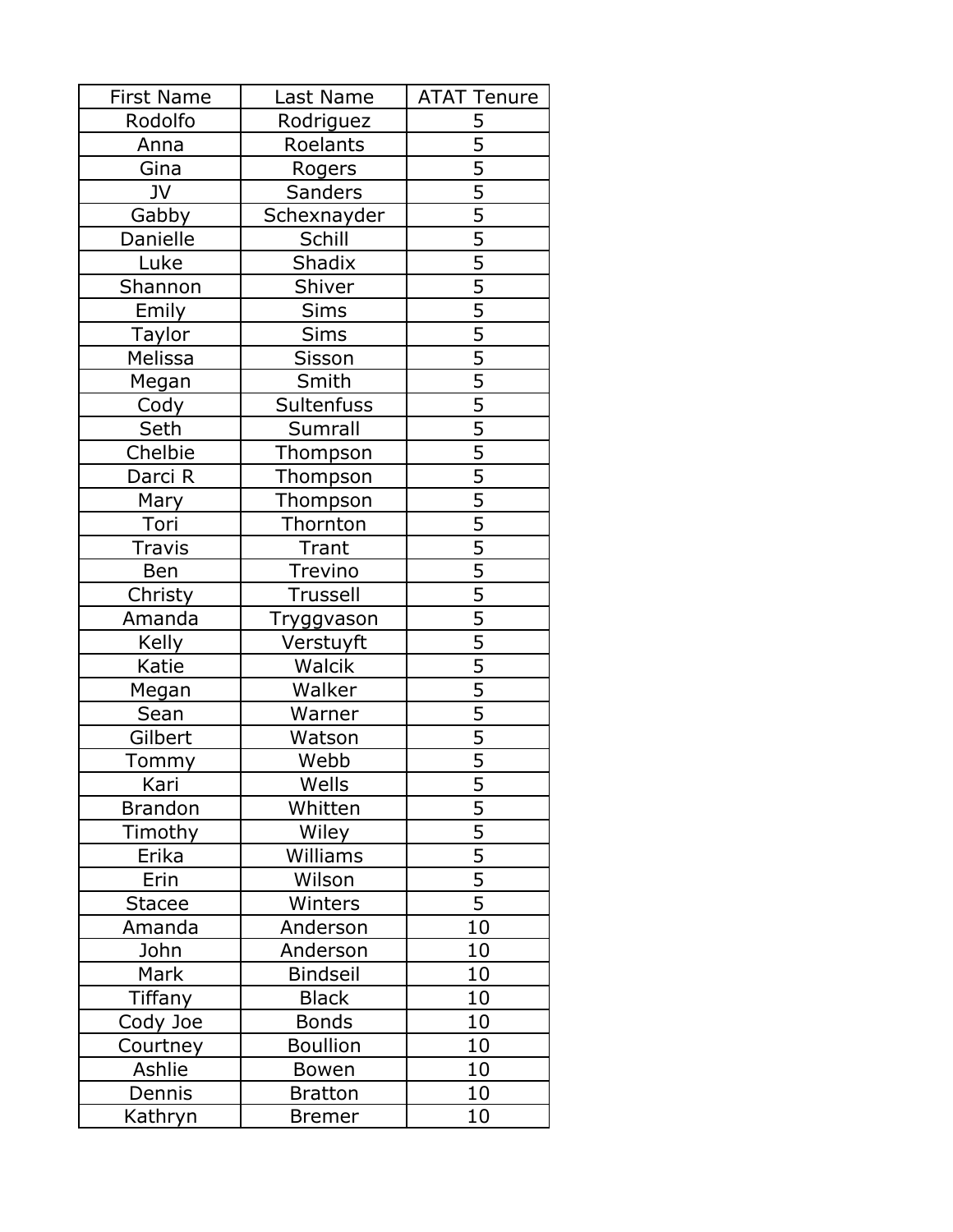| <b>First Name</b> | Last Name            | <b>ATAT Tenure</b> |
|-------------------|----------------------|--------------------|
| Jacorey           | <b>Burnett</b>       | 10                 |
| <b>Tommy</b>      | <b>Burris</b>        | 10                 |
| Juan              | Cadena               | 10                 |
| <b>Jennifer</b>   | Carter               | 10                 |
| Jennifer          | Cross                | 10                 |
| Joanna            | Crumpton             | 10                 |
| Sabrina           | Davis                | 10                 |
| <b>Shaina</b>     | Dominguez            | 10                 |
| Angela            | Duke                 | 10                 |
| Christy           | Ecord                | 10                 |
| Jason             | Evans                | 10                 |
| Kristie           | Farrer               | 10                 |
| TaLisa            | Ferguson             | 10                 |
| Colby             | Finke                | 10                 |
| Jarad             | Flores               | 10                 |
| Tyler             | Frey                 | 10                 |
| Patrick           | <b>Fuchs</b>         | 10                 |
| Sarah             | Galloway             | 10                 |
| Caleb             | Gamblin              | 10                 |
| Matthew           | Godwin               | 10                 |
| Nicole            | Godwin               | 10                 |
| <b>Travis</b>     | Gonzales             | 10                 |
| Elvan             | Goode                | 10                 |
| <b>Trey</b>       | Gresham              | 10                 |
| Lauren            | Hairston             | 10                 |
| Todd              | Harkrider            | 10                 |
| <b>Jeff</b>       | <b>Heffernan</b>     | 10                 |
| Robert            | Heiser               | 10                 |
| Vinnie            | $\overline{H}$ eller | 10                 |
| mark              | Herod                | 10                 |
| Valerie           | Hirsch               | 10                 |
| John              | Holland              | 10                 |
| Tiffany           | Holland              | 10                 |
| Charlie           | James                | 10                 |
| Elizabeth         | Jenschke             | 10                 |
| Sarah             | Kennedy              | 10                 |
| Craig             | Kettler              | 10                 |
| Keith             | King                 | 10                 |
| Cheree            | Leita                | 10                 |
| Gale              | Long                 | 10                 |
| Donnell           | MacDonald            | 10                 |
| <b>Jessica</b>    | Marek                | 10                 |
| Lindsey           | Marek                | 10                 |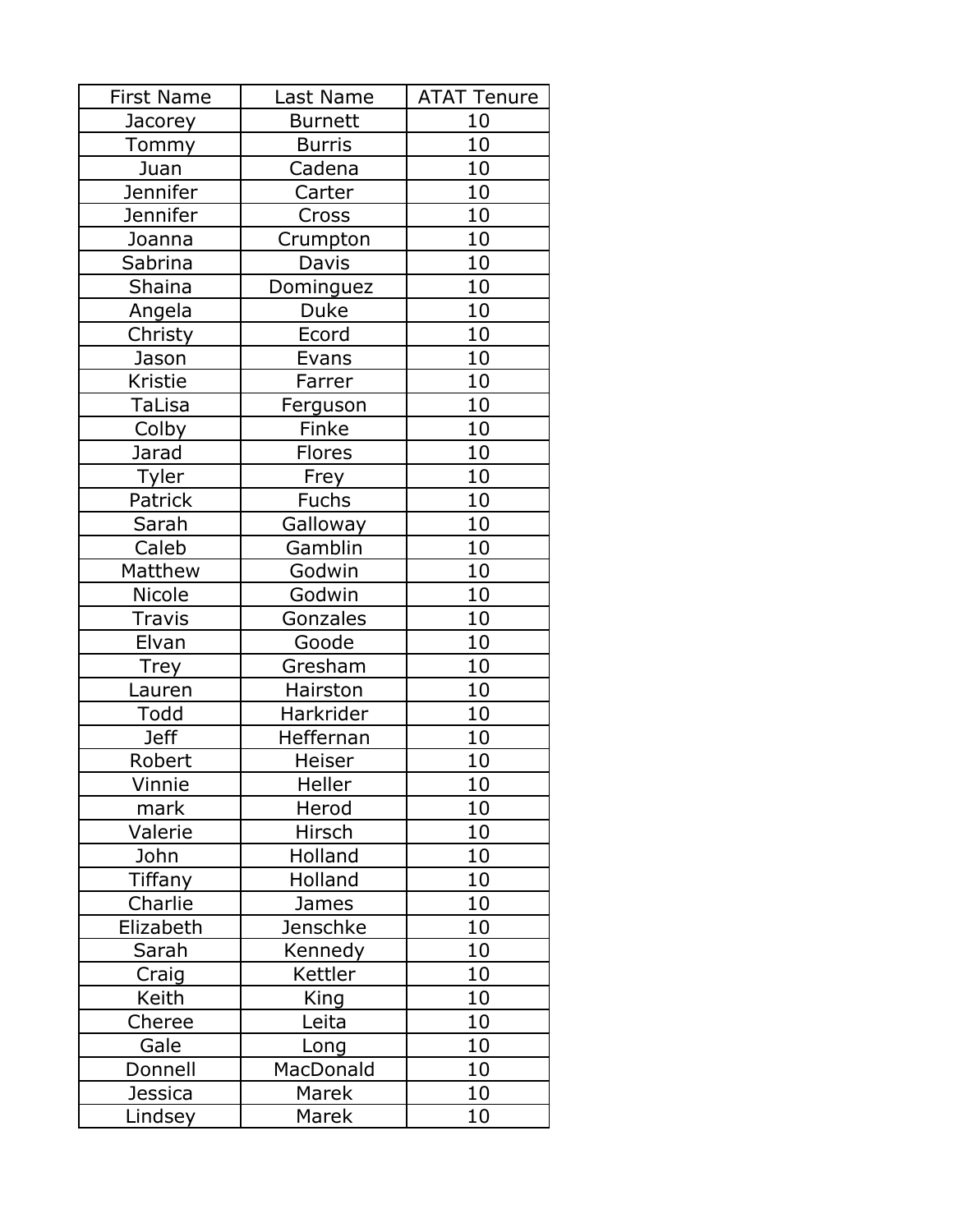| <b>First Name</b> | Last Name          | <b>ATAT Tenure</b> |
|-------------------|--------------------|--------------------|
| Kellye            | Marshall           | 10                 |
| Mary              | Martin             | 10                 |
| Makenzy           | <b>McCormick</b>   | 10                 |
| Justin            | McGahan            | 10                 |
| Heather           | Moore              | 10                 |
| Rhett             | Moore              | 10                 |
| Fred              | Moreno             | 10                 |
| Schuyler          | Morris             | 10                 |
| Kasey             | Naylor             | 10                 |
| Kevin             | Packman            | 10                 |
| <b>Thomas</b>     | Palisin            | 10                 |
| Jake              | Parr               | 10                 |
| Luke              | Parr               | 10                 |
| James             | Pendell            | 10                 |
| Lily              | <b>Pruitt West</b> | 10                 |
| Chad              | Reese              | 10                 |
| Amanda            | Reeves             | 10                 |
| Miguel            | Rendon             | 10                 |
| Micah             | Rich               | 10                 |
| Oscar             | Rodriguez          | 10                 |
| Emily             | Rollison           | 10                 |
| <b>Brittany</b>   | Ross               | 10                 |
| Myles             | Russell            | 10                 |
| Cassie            | <b>Sanders</b>     | 10                 |
| <b>Trey</b>       | <b>Schares</b>     | 10                 |
| Olivia            | <b>Schniers</b>    | 10                 |
| Arlene            | Sefcik             | 10                 |
| Adrianna          | Segura             | 10                 |
| Shane             | Sherrill           | 10                 |
| Demond            | <b>Spiller</b>     | 10                 |
| James             | Spivey             | 10                 |
| Johnny            | <b>Stevens</b>     | 10                 |
| Beth              | <b>Stutts</b>      | 10                 |
| Nichole           | Sullivan           | 10                 |
| Amanda            | Throckomorton      | 10                 |
| Christy           | Tobola             | 10                 |
| Amy               | <b>Torres</b>      | 10                 |
| Raylea            | Underwood          | 10                 |
| Shannon           | Watson             | 10                 |
| Edward            | Wilbanks           | 10                 |
| Courtney          | Wilde              | 10                 |
| Kevin             | Williams           | 10                 |
| Robert            | Williams           | 10                 |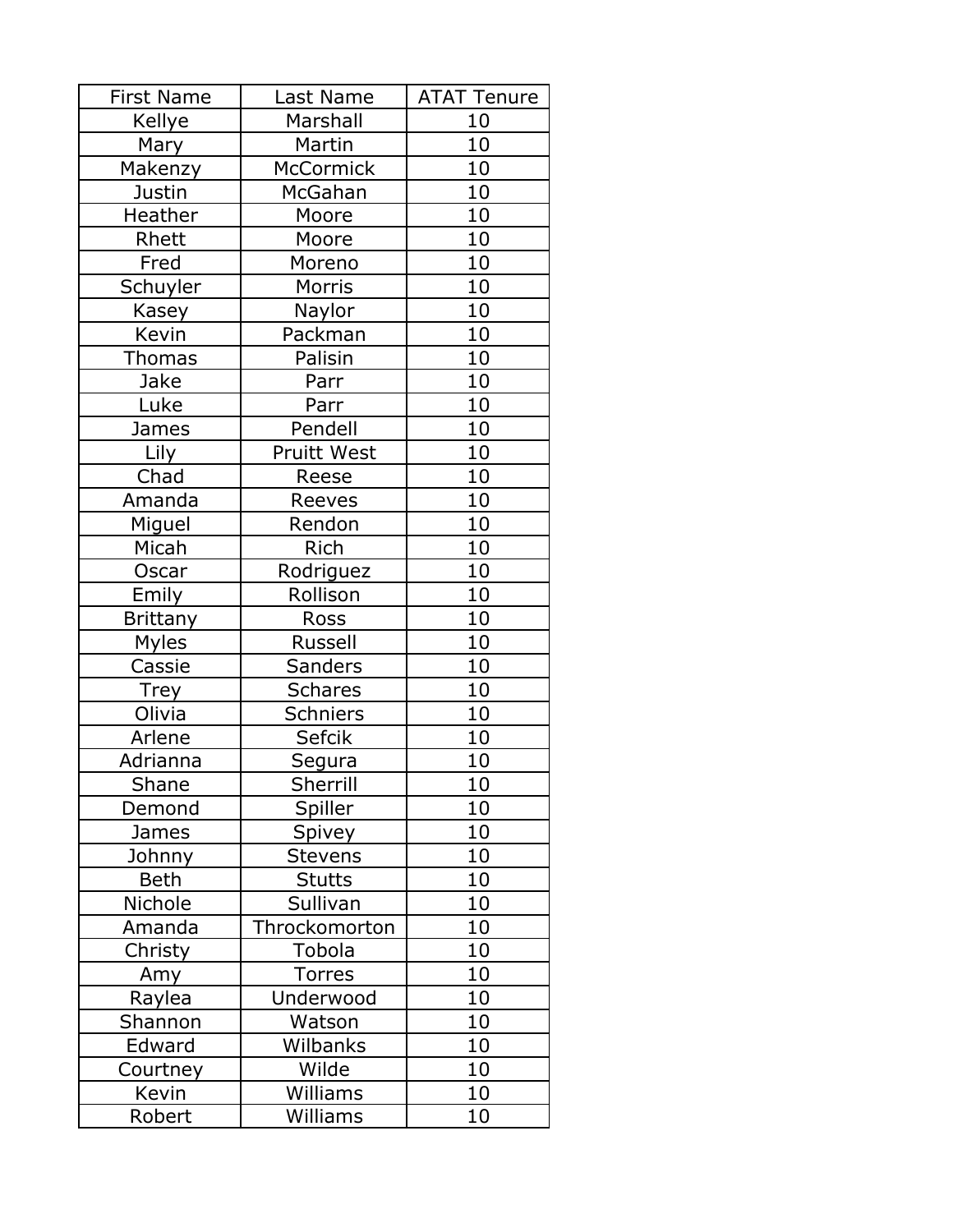| <b>First Name</b> | Last Name       | <b>ATAT Tenure</b> |
|-------------------|-----------------|--------------------|
| <b>Dallas</b>     | Willis          | 10                 |
| Aaron             | Wilson          | 10                 |
| Cade              | Wilson          | 10                 |
| Lacie             | Wood            | 10                 |
| Amanda            | Word            | 10                 |
| Kori              | Adams           | 15                 |
| Andrea            | Ashcraft        | 15                 |
| Aaron             | <b>Bednarz</b>  | 15                 |
| Sharron           | <b>Bigham</b>   | 15                 |
| Joe               | <b>Bochat</b>   | 15                 |
| <b>Shalley</b>    | <b>Boles</b>    | 15                 |
| Joel              | <b>Bush</b>     | $\overline{15}$    |
| Alfonso           | Cavazos         | 15                 |
| Marci             | Chapman         | 15                 |
| Sheridan          | Clinkscales     | 15                 |
| Allan             | Cranfill        | 15                 |
| Kristan           | DeBord          | 15                 |
| Olivia            | Dodson          | 15                 |
| Teresa            | Dudley          | 15                 |
| Tammy             | <b>Elkins</b>   | 15                 |
| Tom               | Farmer          | 15                 |
| <b>Billy</b>      | Fowler          | 15                 |
| Kevin             | Gibbs           | 15                 |
| <b>Jennifer</b>   | Gilbreath       | 15                 |
| <b>Jessica</b>    | Graham          | 15                 |
| Rob               | <b>Hawkins</b>  | 15                 |
| Austin            | <b>Heck</b>     | 15                 |
| Nathan            | Hindman         | 15                 |
| <b>Brent</b>      | Holubec         | $\overline{15}$    |
| Tyson             | <b>Huckaby</b>  | 15                 |
| Wesley            | <b>Hutchins</b> | 15                 |
| Amanda            | Kacal           | 15                 |
| Marvin            | Kroft           | 15                 |
| Brandi            | Liere           | 15                 |
| Alisha            | Lugo            | 15                 |
| <b>Jeanette</b>   | Middleton       | 15                 |
| Dustin            | Moore           | 15                 |
| Cody              | Peterson        | 15                 |
| Jamie             | Philen          | 15                 |
| Dennis            | Pickering       | 15                 |
| Michelle          | Pieniazek       | 15                 |
| Cory              | Rains           | 15                 |
| Stephanie         | Rankin          | $1\overline{5}$    |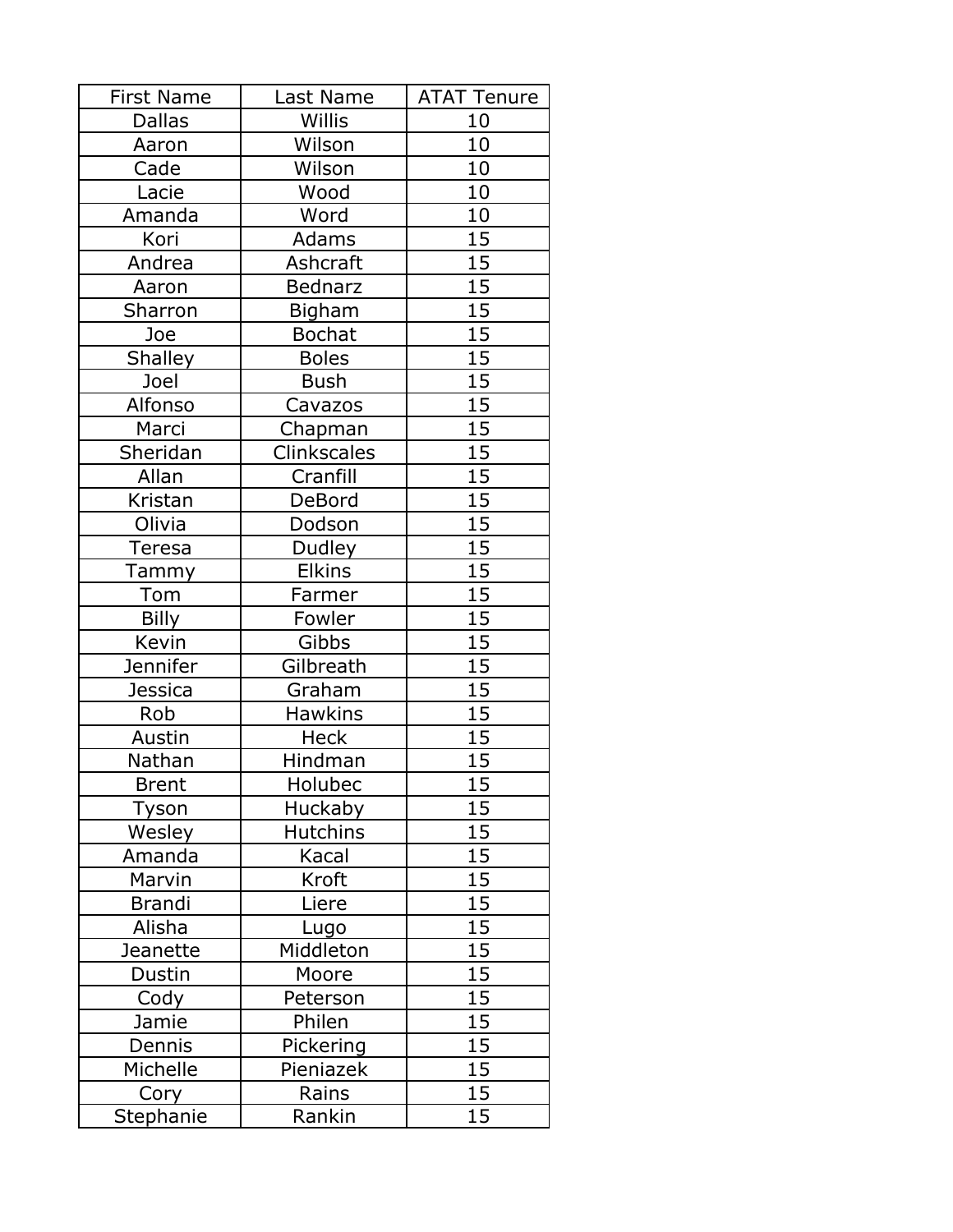| <b>First Name</b> | Last Name        | <b>ATAT Tenure</b> |
|-------------------|------------------|--------------------|
| <b>Brian</b>      | Reed             | 15                 |
| <b>Jim</b>        | Reed             | 15                 |
| Robert            | Salazar          | 15                 |
| Maggie            | Salem            | 15                 |
| Amanda            | Simmons          | 15                 |
| James             | Strickler        | $\overline{15}$    |
| Charles           | Wakefield        | 15                 |
| Kristie           | Weller           | 15                 |
| Weldon            | Whalen           | 15                 |
| Clint             | Wilson           | 15                 |
| <b>Bryan</b>      | Aaron            | 20                 |
| <b>Brad</b>       | <b>Barnett</b>   | 20                 |
| Michael           | <b>Billings</b>  | 20                 |
| <b>Steve</b>      | Bradshaw         | 20                 |
| Christy           | Capps            | 20                 |
| Dane              | Castleschouldt   | 20                 |
| Kenny             | Cockerell        | 20                 |
| <b>Brad</b>       | Coffelt          | 20                 |
| Missy             | Coffelt          | 20                 |
| Jared             | Doughty          | 20                 |
| Travis            | Dube             | 20                 |
| Will              | Edwards          | 20                 |
| Stephen Todd      | Fuller           | 20                 |
| Ron               | Gil              | 20                 |
| Todd              | Gregory          | 20                 |
| Jorge             | Gutierrez        | 20                 |
| Patrick           | Hartley          | 20                 |
| Susie             | Hearron          | 20                 |
| Kurt              | Henry            | 20                 |
| Ginger            | Holton           | 20                 |
| Laura             | Horner           | 20                 |
| Shannon           | Houy             | 20                 |
| Phil              | Howard           | 20                 |
| <b>Brent</b>      | Kiefer           | 20                 |
| G.W.              | Krasucky         | 20                 |
| Christie          | Linke            | <u>20</u>          |
| Autumn            | Lisenbe          | 20                 |
| Rex               | Mahan            | 20                 |
| Kevin             | <b>McCarty</b>   | 20                 |
| Mike              | <b>McManners</b> | 20                 |
| Janell            | McMullan         | 20                 |
| Kyle              | <b>Myers</b>     | 20                 |
| Daniel            | Phillips         | 20                 |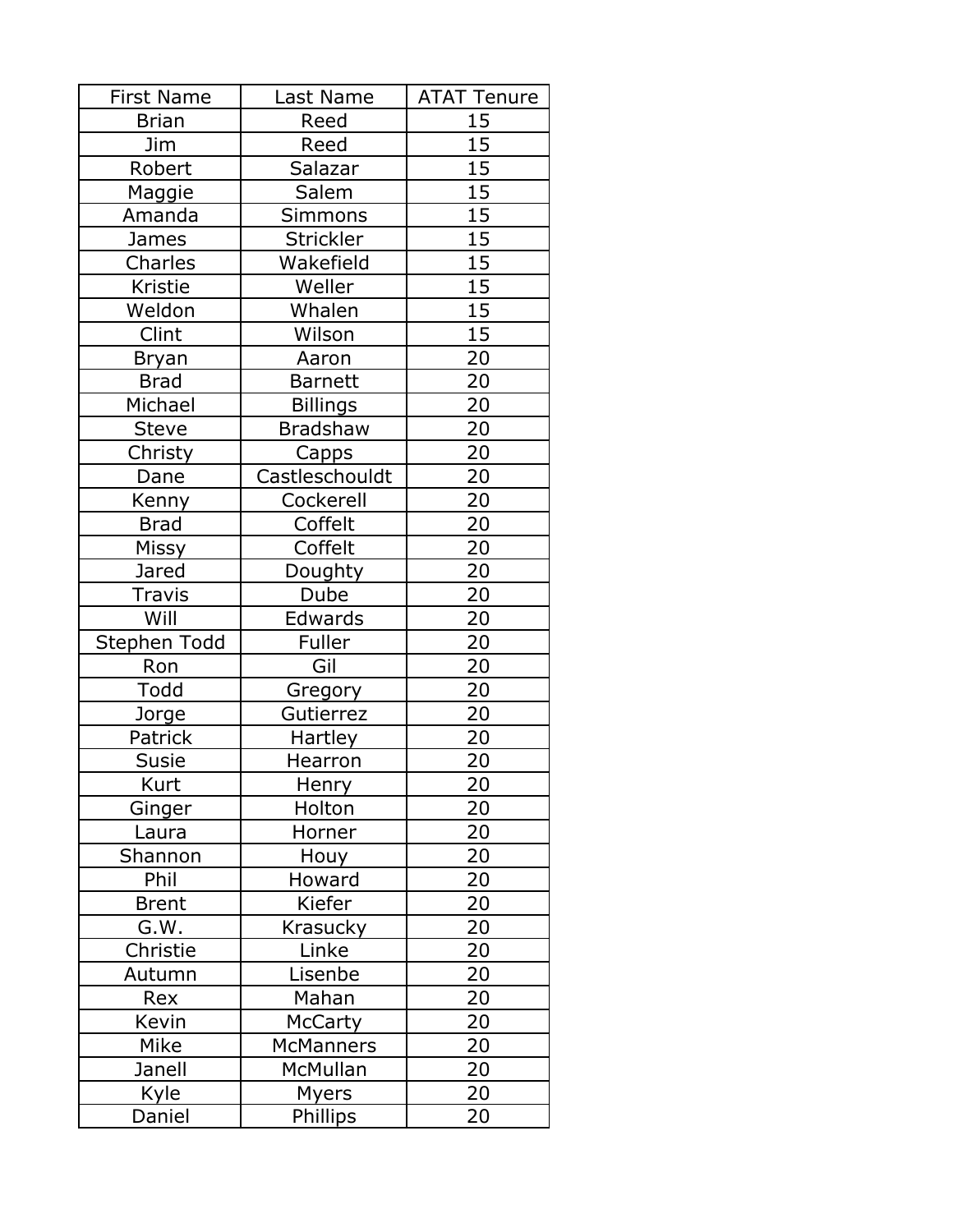| <b>First Name</b>           | Last Name       | <b>ATAT Tenure</b> |
|-----------------------------|-----------------|--------------------|
| Kenny                       | Roberts         | 20                 |
| Edward                      | <b>Strange</b>  | 20                 |
| Jason                       | <b>Thomas</b>   | 20                 |
| Shelly                      | Townsend        | 20                 |
| Chris                       | Uselton         | 20                 |
| Josh                        | Weston          | 20                 |
| Laurah                      | Williams        | 20                 |
| Joe                         | <b>Barron</b>   | 25                 |
| Chris                       | Beard           | 25                 |
| David                       | Bray            | 25                 |
| Sandra                      | Choate          | 25                 |
| Kevin                       | Dillard         | $\overline{25}$    |
| David                       | Frazier         | 25                 |
| Greg                        | Golden          | 25                 |
| <b>Jeffery</b>              | Kelley          | 25                 |
| <b>Jeff</b>                 | Kennedy         | 25                 |
| Michael                     | <b>Kissire</b>  | 25                 |
| Jo Bonney                   | Lecompte        | 25                 |
| Traylor                     | Lenz            | 25                 |
| Jerry Lee                   | Lewis           | 25                 |
| <b>Brian</b>                | Martin          | 25                 |
| Cody                        | <b>McCauley</b> | 25                 |
| Steven                      | Meier           | 25                 |
| <b>Jeff</b>                 | Miller          | 25                 |
| Cleveland                   | Morris          | 25                 |
| Ronnie                      | Mushinski       | 25                 |
| <b>Nate</b>                 | Newton          | 25                 |
| Bill                        | Radde           | 25                 |
| Raymond                     | Ramirez         | $\overline{25}$    |
| <b>Billy</b>                | <b>Schares</b>  | 25                 |
| Glenn                       | <b>Sesco</b>    | 25                 |
| Mike                        | Shipman         | 25                 |
| Todd                        | Thiel           | 25                 |
| Travis                      | Vaughn          | 25                 |
| Mark                        | <b>Vitters</b>  | 25                 |
| <b>Brad</b>                 | Wood            | 25                 |
| Gary                        | Adams           | 30                 |
| <b>Steve</b>                | Belyeu          | 30                 |
| <b>Brad</b>                 | <b>Bland</b>    | 30                 |
| Tracy                       | <b>Blount</b>   | 30                 |
| Glenn                       | Clinard         | 30                 |
| Chandra                     | Corse           | 30                 |
| $\overline{\mathsf{M}}$ ark | Davis           | 30                 |